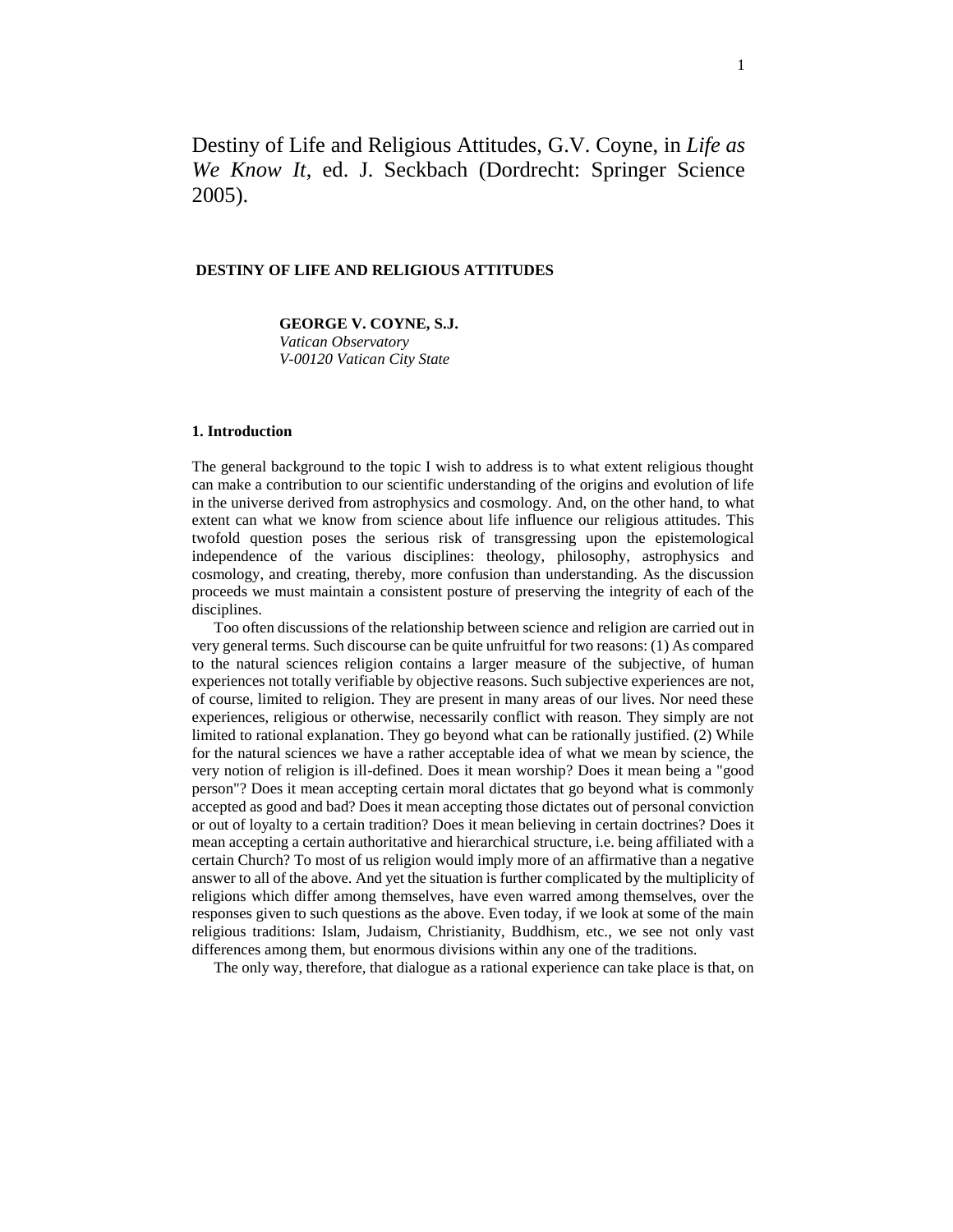the part of religion, the dialogue be limited to the rational foundations for religious belief. Even then, the only way that any such dialogue could have universal significance is that we could assume that there existed common rational foundations across all religious traditions and that is simply not the case. It seems, therefore, that any fruitful dialogue requires that the rational basis for certain specific religious beliefs in certain specific religious traditions be confronted with what is known from the natural sciences. The natural sciences, in particular, have made great advances by adhering rigidly to canons of what is scientifically true. In fact, in recent years the norms for judging the scientific truth of a given theory of life's origins and evolution have been extended, it appears to me, in the direction of inviting dialogue with philosophy and theology. I would like now to discuss these epistemological methods of scientific astrophysics and cosmology with the view of applying that discussion to our knowledge of the origins of life in the universe.

Skeptics, dubious of ever being able to find a widely accepted definition of science, say that science is what scientists do. The element of truth in this statement is that science is not a univocal concept. It varies from one discipline to another, even, for instance, among the so-called hard sciences. But there is also sufficient commonality among them that the name "science" can be legitimately given to each analogically. Let us do this with astrophysics and cosmology. What are these disciplines? What do astrophysicists and cosmologists do? We begin with controlled data, that is, data which any other trained professional could independently verify. In astrophysics and cosmology these data are observations of the contents of the universe. The astronomical and astrophysical sciences in general, are unique in this regard. We observe; we do not perform controlled laboratory experiments. We can control the way we observe; but, unlike the other sciences, we cannot control what we observe. From the observed data we use mathematical analysis and physics to develop a model which best explains the data. We will later on discuss what constitutes a "best explanation." There are many assumptions involved in this process of applying mathematics and physics to developing our knowledge of life's origins in the universe. One of the principal ones is that it is valid to apply the laws of physics, which are derived from our knowledge of what happens on the earth, to the universe as a whole. At any rate the movement from observations to models is a continuously reciprocal process. We use the best model to determine what further observations must be made, we perfect the model with the new observations, etc. There is a constant going back and forth from observations to the model to the observations. It is important to note that in the very nature of this process of reciprocity we admit that we do not possess the truth. The most that we can expect is that we are continually approaching the truth. It is with this background that I would like to discuss the topic at hand.

It is arguably difficult to find a more heated topic of discussion than that concerning the origins and evolution of the universe, and especially of life and of intelligence in the universe, and whether such origins can be understand without evoking a Creator God. Responses range from the extremes of a Stephen Hawking or a Pope Pius XII to almost all conceivable intermediate positions. Hawking claims that, if his quantum cosmological theory of the origins of the universe without boundary conditions is correct, then we have no need of God. Pius XII attempted to claim that with Big Bang cosmologies scientists were coming to discover what had already been known from the Book of Genesis, namely that the universe had a beginning in God's creative action. In between we have such positions as evolutionary naturalism and episodic divine intervention. Evolutionary naturalists would claim that, although our scientific knowledge of evolution is limited, the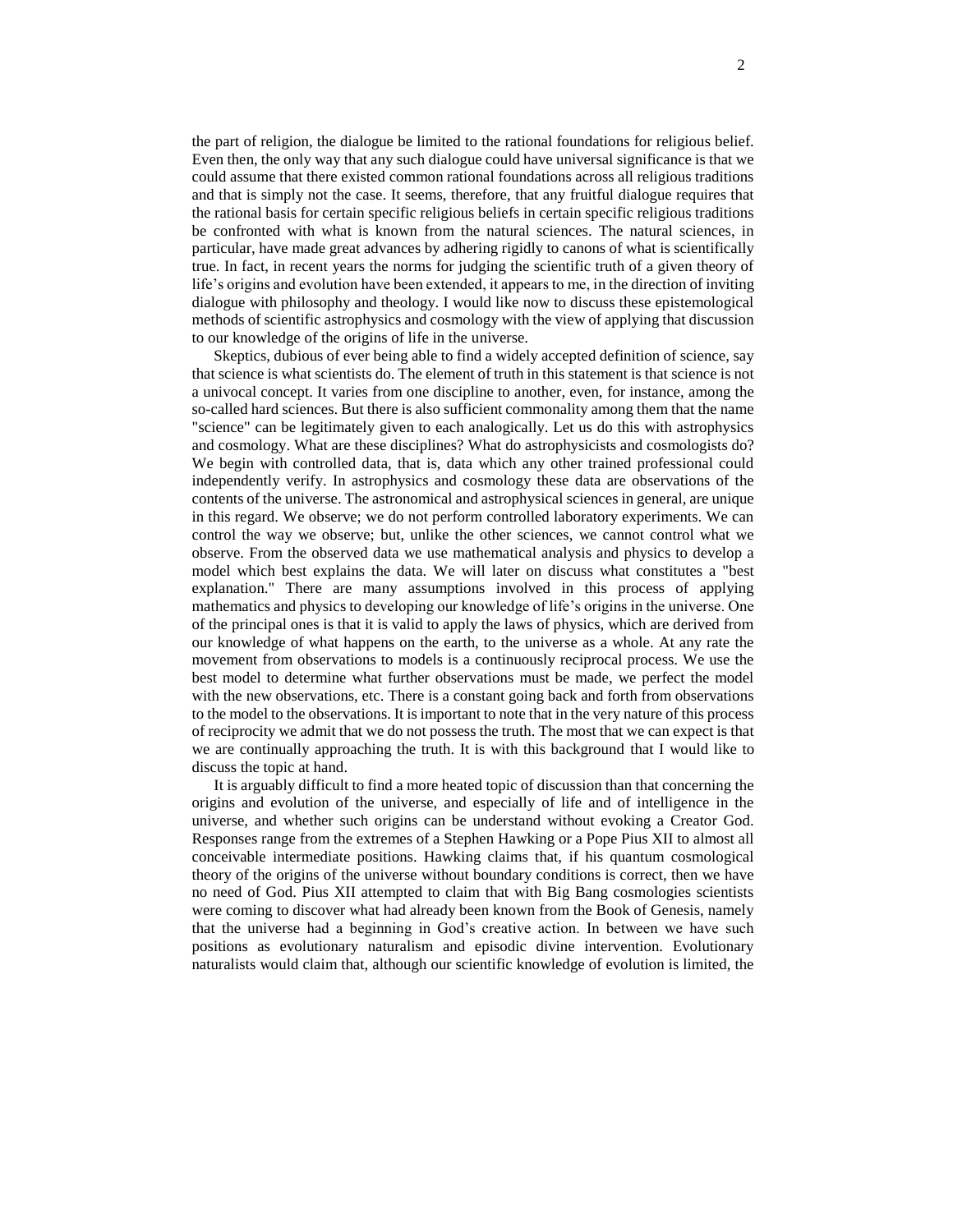best explanation of the universe and all that it contains is through complexification in an expanding, evolving system in which both deterministic and chance processes play out their roles in a universe abundant with opportunities, 13.7 billion years old and containing  $10^{22}$  stars. Those who profess episodic divine intervention would claim that divine activity is required, at least in some phases of the evolutionary process and, in particular at the occurrence of human life and intelligence, because natural processes alone are not adequate to explain the end result. What is one who is both a religious believer and a scientist to make of all of this?

Our attempts to understand the universe have as much to say about ourselves as they do about the universe. In fact, in us the universe can reflect upon itself and from our reflections there grows the conviction that we are part of that upon which we are reflecting. As soon as we set out with the powerful instruments for telescopic observations, together with those of mathematics and physics, to understand the universe and our place in it, we are made aware that there appears to be a destiny to life. Is there?

Modern cosmology, as well as ancient mythologies, cosmologies and cosmogonies, bear witness to the immense power which drives us humans in our continuous search for a deeper understanding of life. They also bear witness to the insufficiency of our search for understanding, of the need for something or someone out there, beyond oneself. From time immemorial we have always sought this further understanding in a person with whom we could converse, someone who shared our capacity to love and be loved and our desire to understand and to accomplish. Are such religious inclinations, if we may call them that, acceptable in a rational discourse on life's meaning?

#### **2. Scientific Evidence for Universal Evolution**

Let us take a sweeping view of a reasonable scientific picture of things. By reasonable I mean that, while we do not have all the answers, the following picture can stand up to any scientific critique. If we look today in infrared light at the center of Orion we see boiling gas and dust. If we look even closer up we see incandescent regions buried in that gas and with the Hubble Space Telescope we see the fine separation of blue gas and red gas in the midst of a rather chaotic structure. The fact is that stars are being born in this gas. And where the hottest, most massive and, therefore, brightest stars are already born, they are irradiating the gas, and it is giving off hydrogen alpha radiation. In this way we can identify star birth regions. The region of star birth in Orion is just a little part of our Milky Way. Our Milky Way, like most other spiral galaxies, measures 100,000 light years across and it contains about a hundred billion stars. It has several beautiful spiral arms and the sun is located in one of the outer arms, about two-thirds of the distance from the nucleus of our galaxy.

How is a star born? It happens by the laws of physics. A cloud of gas and dust, containing about 100 to 1,000 times the mass of our sun, gets shocked by a supernova explosion or something similar and this causes an interplay between the magnetic and gravity field. The cloud begins to break up and chunks of the cloud begin to collapse. And as any gas collapses, it begins to heat up; as it expands, it cools down. In this case the mass is so great that the internal temperature reaches millions of degrees and thus turns on a thermonuclear furnace. A star is born. Thermonuclear energy is the source whereby a star radiates to the universe. You need a very hot piece of the universe to do this, and so you can only get this thermonuclear furnace by having a cloud collapse and raise the temperature.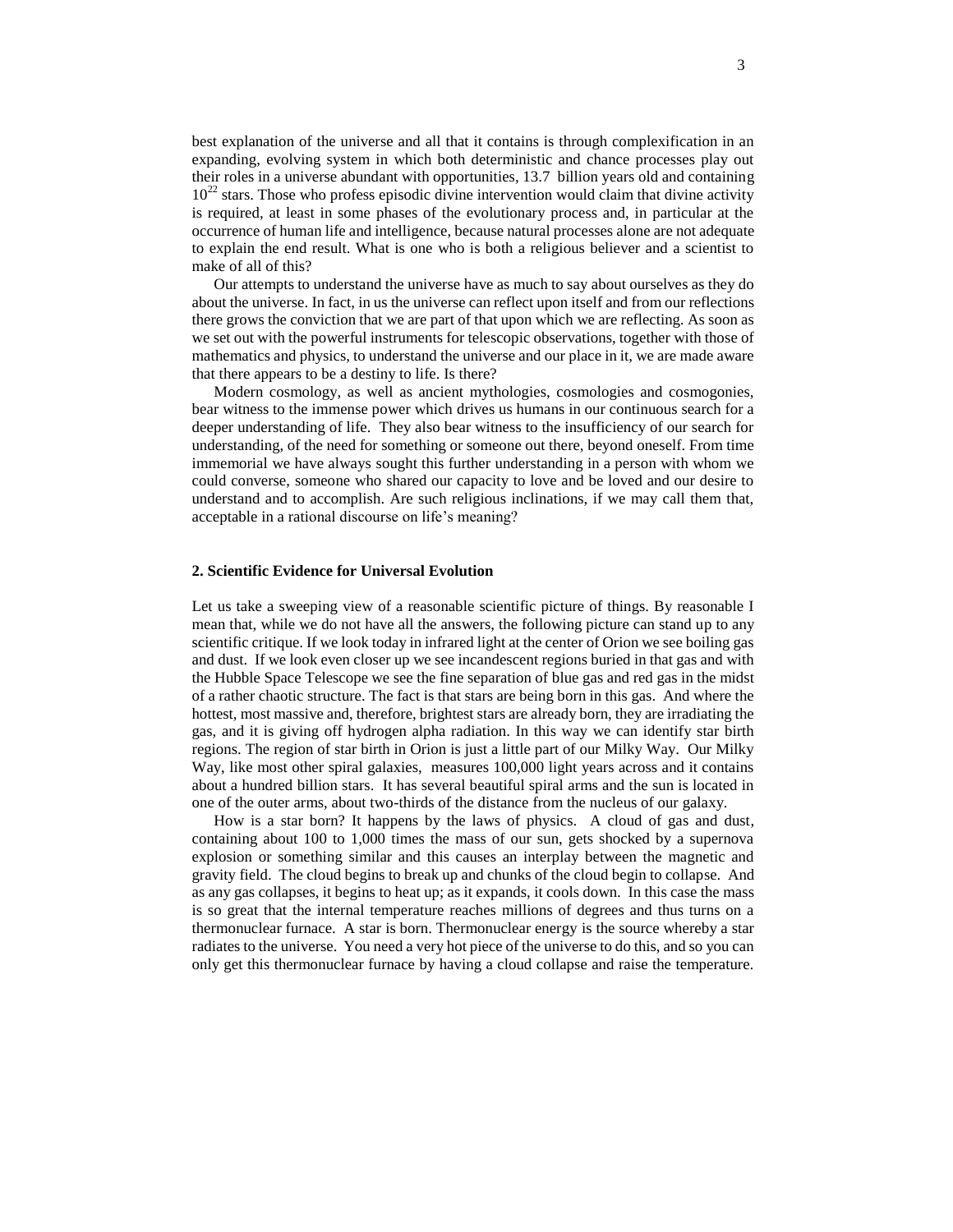You can only get it, in other words, in stars, with one exception, namely, in the very hot early universe before galaxies or stars were born.

Stars also die. A star at the end of its life can no longer sustain a thermonuclear furnace and so it can no longer resist against gravity. It collapses for a final time, explodes and expels its outer atmosphere to the universe. This may happen nice and peacefully or it may happen in a violent cataclysmic explosion, called a supernova. The most famous of these is the Crab Nebula which has a pulsar at the middle as its dead star.

So stars are born and stars die. And as they die they spew left over star matter out to the universe. The birth and death of stars is very important. If it were not happening, you and I would not be here, and that is a scientific fact. In order to get the chemical elements to make the human body, we had to have three generations of stars. A succeeding generation of stars is born out of the material that is spewed out by a previous generation. But now notice that the second generation of stars is born out of material that was made in a thermonuclear furnace. The star lived by converting hydrogen to helium, helium to carbon, and if it were massive enough, carbon to oxygen, to nitrogen, all the way up to iron. As a star lives, it converts the lighter elements into the heavier elements. That is the way we get carbon and silicon and the other elements to make human hair and toe nails and all of those things. To get the chemistry to make amoebas we had to have the stars regurgitating material to the universe.

Obviously this story of star birth and death is very important for us. Out of this whole process around one star, which we call the sun, a group of planets came to be, among them the little grain of sand we call the Earth. An amazing thing happened with that little grain of sand when, in the  $16<sup>th</sup>$  and  $17<sup>th</sup>$  Centuries with the birth of modern science, we developed the capacity to put the universe in our heads. We do that by using mathematics and physics, and to some extent the laws of chemistry and biology. Since we have the capacity to put the universe in our heads, a further question comes to us. Where did galaxies come from? All of the material in the universe is concentrated in galaxies and their environs. Galaxies are the building blocks of the universe. Hubble Space Telescope has been able to photograph some of the most distant objects we have ever seen in the universe. They are at a distance of about ten billion light years from us. So we are seeing these objects as they were ten billion years ago. We think that Hubble is seeing proto galaxies. We see, for instance, a case of two blobs which seem to be merging and perhaps building up a galaxy. However, this is very controversial. We are uncertain about galaxy formation, whether it is bottom up with small units that build into a galaxy, or top down with a big cloud that collapses to form a galaxy, and then the stars form within it. Nevertheless, when we compare distant galaxies to nearby galaxies, we see clear differences in the stellar populations. Galaxies as they are born and age go through an evolutionary process. Galaxies are participating in the expansion of the universe. When we look at them on a large scale we see that they are not distributed homogeneously. There are large empty spaces and many dense alignments.

Let us now review what we know of the history of the expanding universe. As it aged, distances got larger in the universe. As this happened certain key events took place. Quarks combined to form elementary particles, which in turn formed atoms and then molecules. The universe became transparent and the cosmic background radiation came to be. Galaxies and stars were formed. The first microscopic life forms came to be after twelve billion years in a fifteen billion year old universe. Why did it take so long to make even an amoeba? We have already discussed one reason. We did not have the chemistry to make even an amoeba until we had had three generations of stars.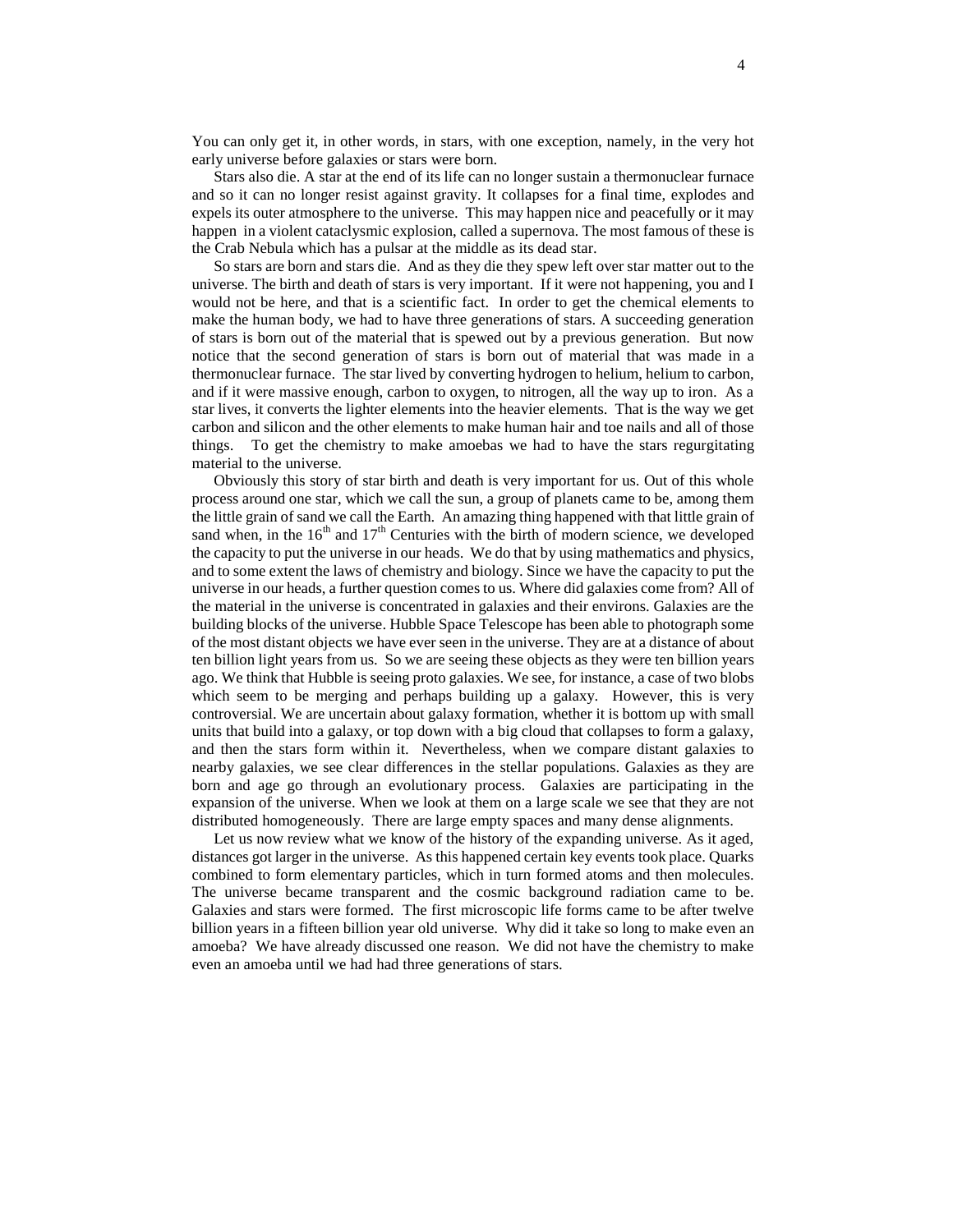# **3. Origins of Intelligent Life**

How did we humans come to be in this evolving universe? It is quite clear that we do not know everything about this process. But it would be scientifically absurd to deny that the human brain is a result of a process of chemical complexification in an evolving universe. After the universe became rich in certain basic chemicals, those chemicals got together in successive steps to make ever more complex molecules.

Finally in some extraordinary chemical process the human brain came to be, the most complicated machine that we know. I should make it clear that, when I speak about the human brain as a machine, I am not excluding the spiritual dimension of the human being. I am simply prescinding from it and talking about the human brain as a biological, chemical mechanism, evolving out of the universe.

Did this happen by chance or by necessity in this evolving universe? Was it destined to happen? The first thing to be said is that the problem is not formulated correctly. It is not just a question of chance or necessity because, first of all, it is both. Furthermore, there is a third element here that is very important. It is what I call "opportunity." What this means is that the universe is so prolific in offering the opportunity for the success of both chance and necessary processes that such a character of the universe must be included in the discussion. The universe is 13.7 billion years old, it contains about 100 billion galaxies each of which contains 100 billion stars of an immense variety.

We might illustrate what opportunity means in the following way. Einstein said that God does not play at dice. He was referring specifically to quantum mechanics, but it can be applied in general to his view of the universe. For him God made a universe to work according to established laws. This is referred to as a Newtonian Universe. It is like a clock that just keeps ticking away once you supply it energy. Today we might be permitted to challenge this point of view. We could claim that God does play at dice because he is certain to win. The point being made is that God made a universe that is so prolific with the possibilities for these processes to have success that we have to take the nature of the universe into consideration when we talk about how we came to be.

For 13.7 billion years the universe has been playing at the lottery. What do I mean by the lottery? When we speak about chance we mean that it is very unlikely that a certain event would happen. The "very unlikely" can be calculated in mathematical terms. Such a calculation takes into account how big the universe is, how many stars there are, how many stars would have developed planets, etc. In other words, it is not just guesswork. There is a foundation in fact for making each successive calculation.

A good example of a chance event would be two very simple molecules wandering about in the universe. They happen to meet one another and, when they do, they would love to make a more complex molecule because that is the nature of these molecules. But the temperature and pressure conditions are such that the chemical bonding to make a more complex molecule cannot happen. So they wander off, but they or identical molecules meet billions and billions of times, trillions if you wish, in this universe, and finally they meet and the temperature and pressure conditions are correct. This could happen more easily around certain types of stars than other types of stars, so we can throw in all kinds of other factors.

The point is that from a strictly mathematical analysis of this, called the mathematics of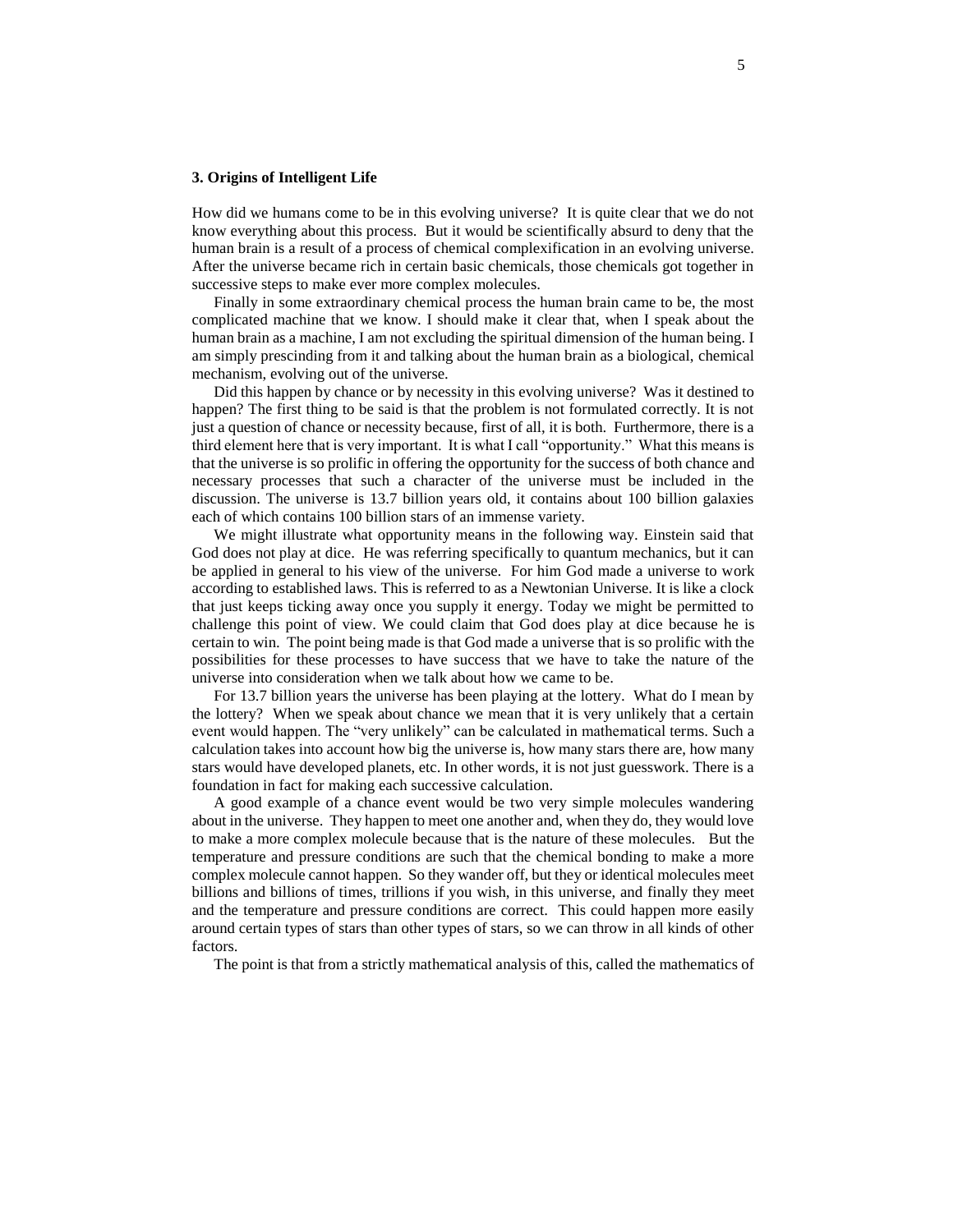nonlinear dynamics, one can say that as this process goes on and more complex molecules develop, there is more and more direction to this process. As the complexity increases, the future complexity becomes more and more predetermined. In such wise did the human brain come to be and it is still evolving. Can we call this process "destiny?".

Let us pause for a moment to review the degree of certainty which we can place in the above scenario. We certainly do not have the scientific knowledge to say how each living creature came to be in detail. We do not know precisely how each more complex chemical system came to contribute to the process of self organization which brought about the diversity of life forms as we know them today. Most importantly, we do not know with scientific accuracy the sufficient elements in nature to have brought about the unbroken genealogical continuity in evolution that we propose actually happened. There are, in brief, epistemological gaps which prevent natural science from saying that a detailed theory of biotic evolution has been proven. What we have presented is the most adequate account conceivable at this time considering the available empirical data. And that empirical data, with respect to biotic evolution, comes from various independent scientific enterprises, including molecular biology, paleontology and comparative anatomy.

How do we know we are on the path to the truth in the scenario of life's origins just described? In other words how do we judge what is the best way to explain life's origins. In the natural sciences there are a number of criterion whereby an explanation is judged to be best. I would list the principal criteria as the following: (1) verifiability, i.e., there is, at least in principle, a way of judging whether the explanation fits the data; (2) predictability, i.e., from data on past or present events it is possible to predict future events and then observe to see that the future events actually occur; (3) simplicity or economy, i.e., the least assumptions are made to get the greatest explanatory power; (4) beauty, i.e., the explanation has an aesthetic quality about it. Although, especially for the natural sciences, this may appear to be a very subjective criterion, almost all great scientific discoveries have benefited from its application. (5) unifying explanatory power; i.e. not only are the observations at hand explained but the attempt to understand is also in harmony with all else that we know, even with that which we know outside of the natural sciences.

It is this last criterion which I would like to discuss, since it appears to me to extend the epistemological nature of the natural sciences towards the realm of other disciplines, such as religious thought. Put in very simple terms this criterion is nothing else than a call for the unification of our knowledge. One could hardly be opposed to that. The problem arises with the application of this criterion. When is the unification not truly unifying but rather an adulteration of knowledge obtained by one discipline with the presuppositions inherent in another discipline. History is full of examples of such adulterations. It is for this reason that scientists have always hesitated to make use of this criterion. And yet, if applied cautiously, it appears to me to be a most creative one for the advancement of our knowledge.

The supposition is that there is a universal basis for our understanding and, since that basis cannot be self-contradictory, the understanding we have from one discipline should complement that which we have from all other disciplines. One is most faithful to one's own discipline, be it the natural sciences, the social sciences, philosophy, literature, religious thought etc., if one accepts this universal basis. This means in practice that, while remaining faithful to the strict truth criteria of one's own discipline, we are open to accept the truth value of the conclusions of other disciplines. And this acceptance must not only be passive, in the sense that we do not deny those conclusions, but also active, in the sense that we integrate those conclusions into the conclusions derived from one's own proper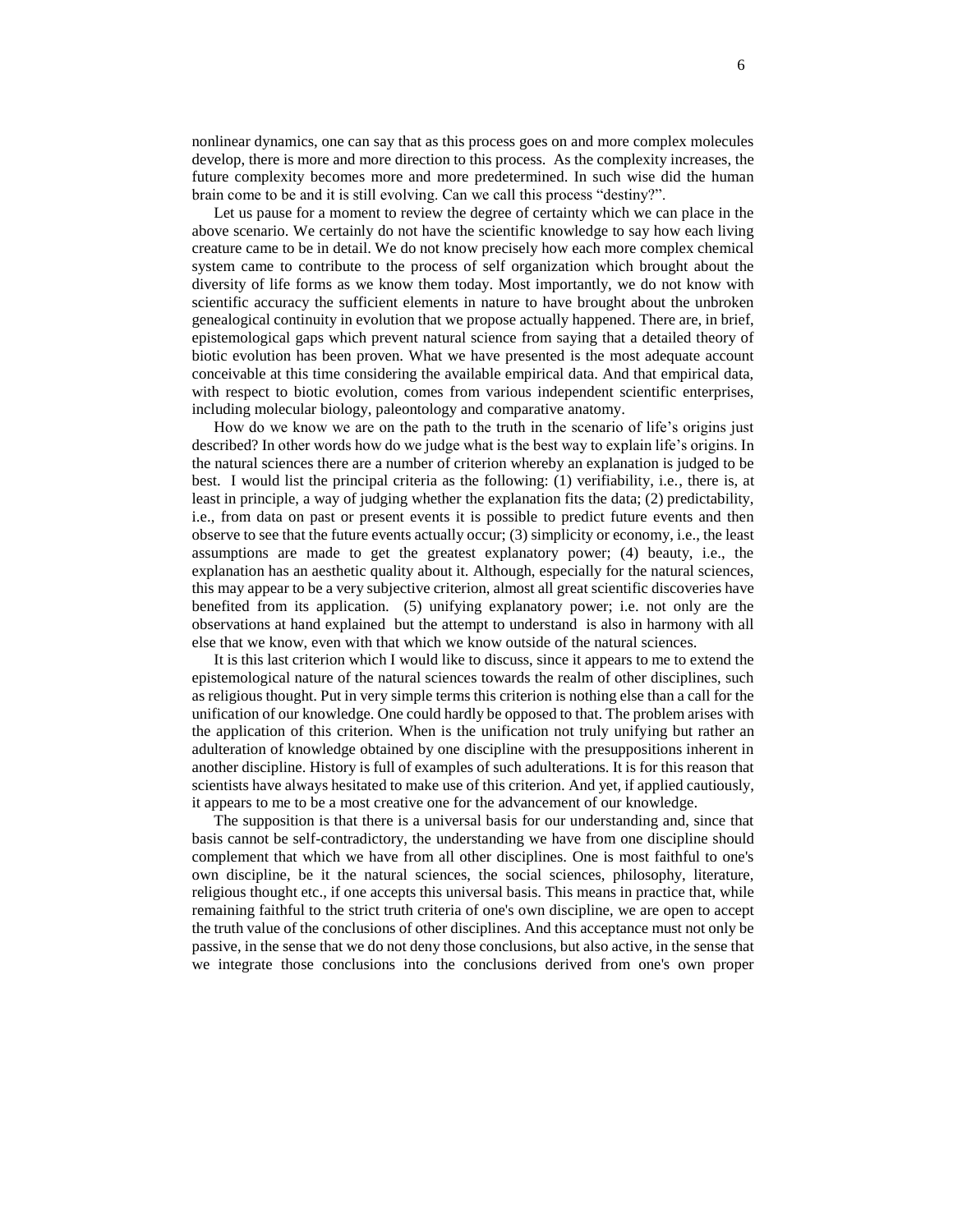discipline. This, of course, does not mean that there will be no conflict, even contradictions, between conclusions reached by various disciplines. But if one truly accepts the universal basis I have spoken of above, then those conflicts and contradictions must be seen as temporary and apparent. They themselves can serve as a spur to further knowledge, since the attempt to resolve the differences will undoubtedly bring us to a richer unified understanding.

The above discussion particularly applies when we are addressing fundamental and ultimate questions such as life's origins and meaning. Does the existence of intelligent beings in the Universe have a significance for understanding the Universe as a whole? Does our knowledge of God depend on our understanding of the Universe? In fact, a very strong piece of evidence that there is a universal basis for understanding is the very clear drive of the human being for meaning. This is seen clearly from the very dawn of human history where, with even a very primitive collection of data, our ancestors sought for the meaning of life in the physical universe, as well as in the events of their personal lives and those of society in general.

In summary, we note that the scientific and the religious approaches to the search for the meaning of life have for the most part been pursued in isolation from one another. In the past when they have met it has been mostly as antagonists. In recent times, however, there has been an increasing awareness of the need for dialogue in the quest for life's meaning. The common criteria of what is true in this search would be that the explanation be simple, aesthetically appealing, verifiable and that it have a unifying explanatory power. In practice these requirements for a good theory will not always agree among themselves and differing emphasis will be given to one or other criteria in the different disciplines.

Scientists are usually well aware of the limitations of their knowledge. Religious thinking also has its limitations. The excessively dogmatic approach which sometimes characterizes theology would do well to recognize this. I am not here referring to the faith dimension in religion. In fact, for the purposes of this discussion I am excluding that dimension which is transcendental and, if you will, a-rational (goes beyond reason) and I limit myself to a discussion of theology as a rational science. Theology must deal with the linguistic interpretation of written documents; it must interpret oral traditions; it must reconstruct history. It must establish a rational basis for accepting witnesses to historical events and it must determine when authority alone can be the source of certain truths. Above all there are the serious epistemological problems that arise from the relationship of theology to faith. Although theology is a science, a rational way of knowing in its own right, it is said to proceed from faith and to lead to an understanding of the faith (*fides quaerens intellectum*). This makes it subject to all of the false illusions that can arise from purely subjective behavior, and it must always struggle to separate those illusions from what is objectively true.

If we were to pursue the dialogue which I have outlined in this paper, we might soon come to see that a teleology and design in the universe, derived from a religious point of view, are not incompatible with cosmological models, derived from the scientific point of view. Or we would come to realize that inevitable tendency in the physical universe towards more complex structures is not incompatible with, for instance, human free will. In fact, as a deeper synthesis of the understanding of the whole unfolded through dialogue among the various disciplines it is very likely that the questions peculiar to each discipline would receive a more satisfactory answer. The important thing to realize is that in both the scientific and the religious approaches to understanding we are searching for the truth,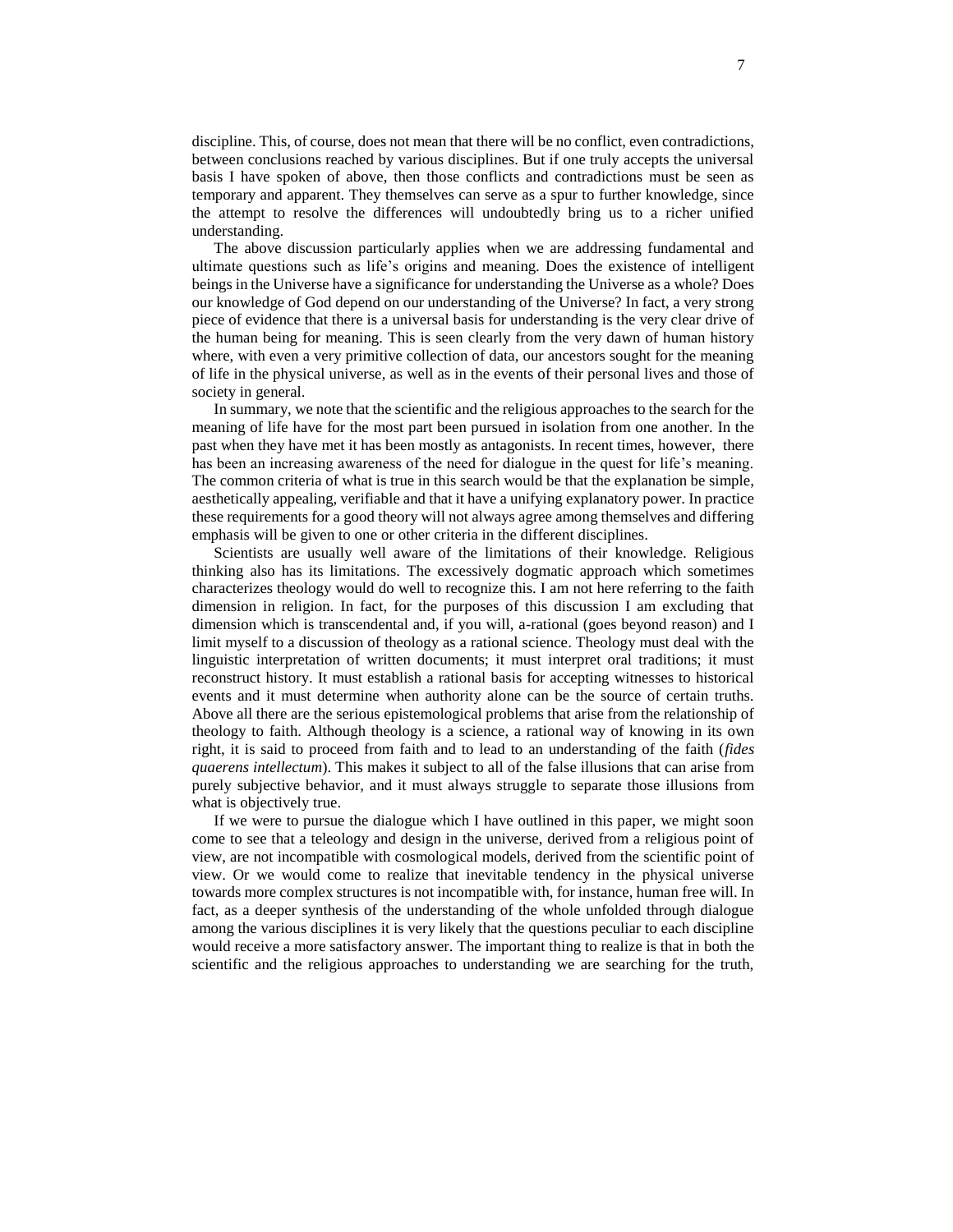which we do not yet possess. But it is clear that evolution is an intrinsic and proper characteristic of the universe. Neither the universe as a whole nor any of its ingredients can be understood except in terms of evolution. And evolution is a daily happening. We, for instance, are constantly exchanging atoms with the total reservoir of atoms in the universe. Each year 98% of the atoms in our bodies are renewed. Each time we breath we take in billions and billions of atoms recycled by the rest of breathing organisms during the past few weeks. Nothing in my genes was present a year ago. It is all new, regenerated from the available energy and matter in the universe. My skin is renewed each month and my liver each six weeks. In brief, human beings are among the most recycled beings in the universe.

#### **4. The Questioning Human Brain**

Once we developed the capacity to put the universe in our heads, we became passionately interested in asking all kinds of questions. As an example of our scientific quest for life's meaning I would like to ask a one among many such questions. It is one which is fundamental to the origin of life on the Earth and perhaps elsewhere. Did our planetary system come about by a miracle? Absolutely not. Although we do not know everything about how it came about, we know that it happened in conjunction with the formation of the sun. Gas and dust were left over from the birth of the sun, and this gas and dust had to form into a disk by the law of physics to conserve angular momentum. Once all of this mass is concentrated into a disk, there is a much greater chance that the particles of gas and dust will collide and, in some cases, stick together. And, just like the rolling snowball effect, planetesimals, about 100 kilometers in diameter, are built up through accretion and finally planets are accreted from the planetesimals. We do not know everything about this process, but we know enough about it to know that it did not happen by a miracle. It happened by ordinary physical and chemical processes.

So, a further question arises: Did what we have just described happen elsewhere? First of all we look at those nearby stars that we suspect may be something like the sun. We have detected thus far more than 140 planets about other stars due to the center of mass motion of the star. That is an indirect way but a very solid one of detecting planets. We detect a wobble in the star due to the fact that there is mass outside of it so that the center of mass of the system is not at the geometrical center of the star. Furthermore, with the Hubble Space Telescope we have discovered disks around very young stars. We know for certain that they are very young stars by their spectra. We call the disks proto planetary because we have indirect evidence that the first planets have begun to form in the inner regions of the disk. We are beginning to see about other stars the process that we think formed the planets about the sun.

### **5. Implications for Religious Belief**

How are we to interpret the scientific picture of life's origins in terms of religious belief. Do we need God to explain this? Very succinctly my answer is no. In fact, to need God would be a very denial of God. God is not the response to a need. One gets the impression from certain religious believers that they fondly hope for the durability of certain gaps in our scientific knowledge of evolution, so that they can fill them with God. This is the exact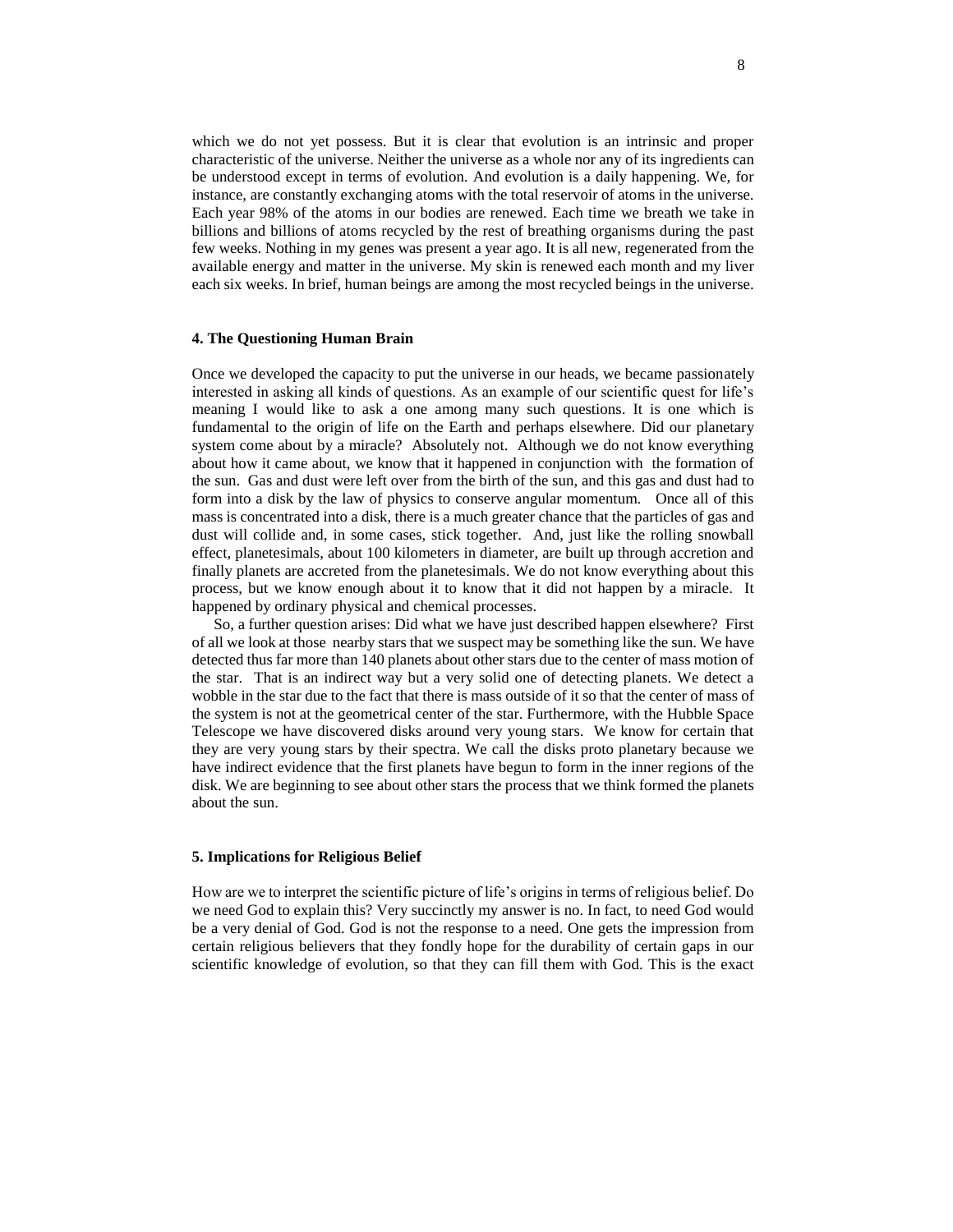opposite of what human intelligence is all about. We should be seeking for the fulness of God in creation. We should not need God; we should accept him when he comes to us.

The religious believer is tempted by science to make God "explanation." We bring God in to try to explain things that we cannot otherwise explain. "How did the universe begin?", "How did we come to be?" and all such questions. We sort of latch onto God, especially if we do not feel that we have a good and reasonable scientific explanation. He is brought in as the Great God of the Gaps. I have never come to believe in God, nor do I think anyone has come to believe in God, by proving God's existence through anything like a scientific process. God is not found as the conclusion of a rational process like that. I believe in God because God gave himself to me. That was not a miracle. It does make sense that there is a personal God who deals with me and loves me and who has given himself to me. I have never come to love God or God to love me because of any of these reasoning processes. I have come to love God because I have accepted the fact that he first made the move towards me. While reasoning has not been adequate to this experience, I find that it is profoundly coherent with all that I know by reason, including science. In fact, it is not only coherent but my scientific knowledge enriches that experience.

The scientific picture traced above in Sec. 3 deals with the questions of origins, of how what we observe and experience today came to be? The question of creation, and therefore of a God Creator, responds to the question of why is there anything in existence. Creation is not one of the ways whereby things originated as opposed to other ways that can be thought of, including quantum cosmology and evolutionary biology. The claim that all things are created is a religious claim that all that exists depends for its existence on God. It says nothing scientifically of how things came to be, although beautiful stories are told in the Book of Genesis, to elaborate on the dependence of all things for their existence upon God.

Having opened the Pandora's box of the Bible, let us elaborate a bit upon it. The Bible is a collection of writings by various authors at various epochs using various literary genres. And so it best serves reason if one speaks of a specific book rather than of the Bible in general. It is clear that the overall intention of the authors of Genesis is to evoke religious faith, an adherence to the God of Abraham, Isaac and Jacob, and not to teach science. There is simply no scientific teaching in Genesis. In the Judaic/Christian tradition, the roots of religious belief reach to 5,000 years before Christ with the prophet Abraham. But Modern Science cannot be dated before the  $16<sup>th</sup>$  or  $17<sup>th</sup>$  century, roughly from the time of Galileo and then through many others to Newton, with the discovery of the universal law of gravity, the differential calculus, etc. You may even wish to go back to the beginnings of the experimental method with Roger Bacon and others in the  $13<sup>th</sup>$  century. But, at any rate, the modern science that speaks to religion today is born much later than the religion to which it speaks. It has to be recognized that the religious tradition is historically much longer and to a certain extent has that richness of the past that modern science does not.

It is unfortunate that, at least in America, creationism has come to mean some fundamentalistic, literal, scientific interpretation of Genesis. Judaic-Christian faith is radically creationist, but in a totally different sense. It is rooted in a belief that everything depends upon God, or better, all is a gift from God. The universe is not God and it cannot exist independently of God. Neither pantheism nor naturalism is true.

But if we confront what we know of origins scientifically with religious faith in God the Creator, in the senses described above, what results? I would claim that the detailed scientific understanding of origins has no bearing whatsoever on whether God exists or not. It has a great deal to do with my knowledge of God, should I happen to believe he exists.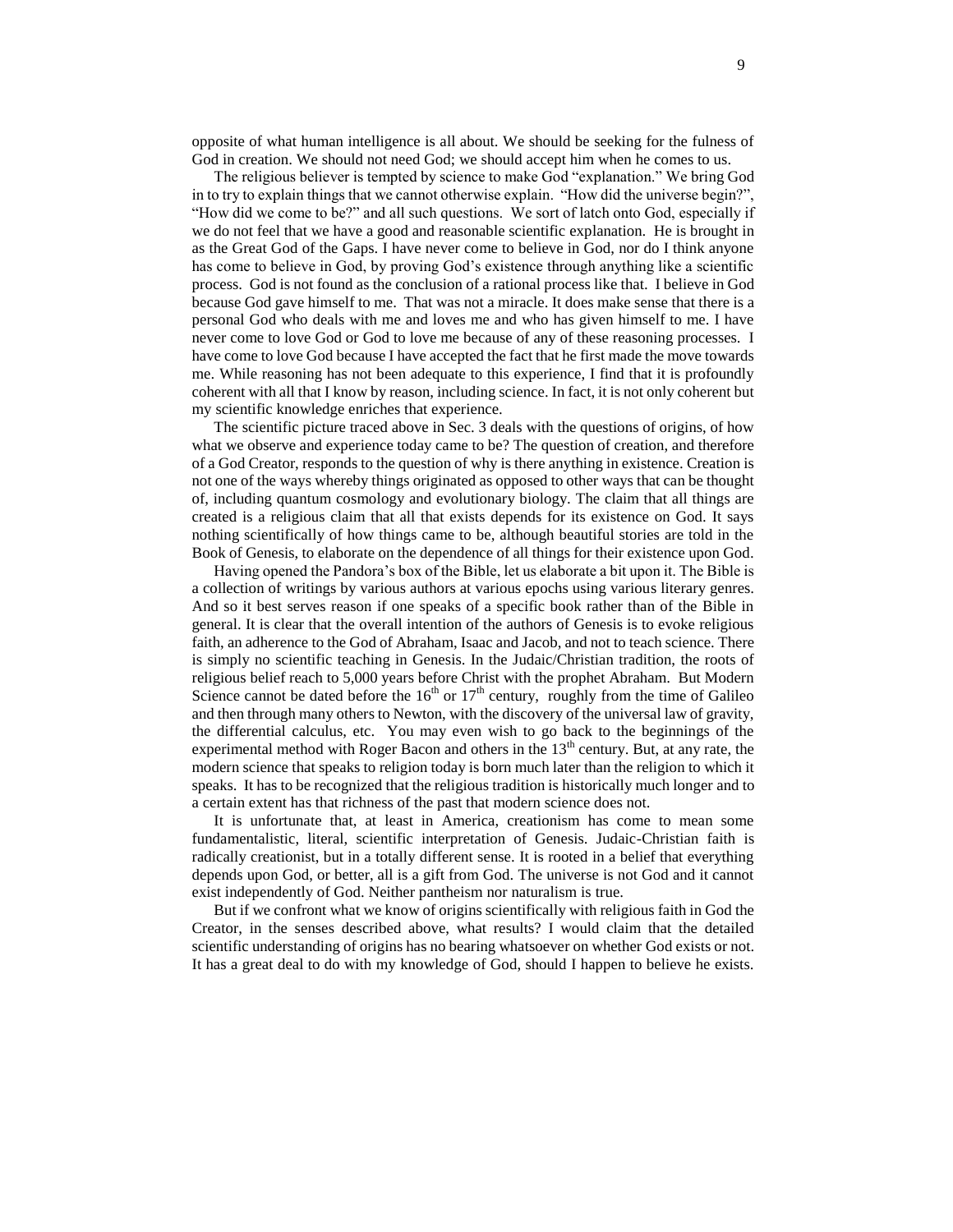Let me explain.

Take two rather extreme scientific views of origins: that of Stephen Gould of an episodic, totally contingent and, therefore, non-repeatable evolutionary process as contrasted to a convergent evolutionary process such as that of Christian de Duve, in which the interplay of chance, necessity and opportunity leads inevitably to life and intelligence. In either case, it is scientifically tenable to maintain an autonomy and self-sufficiency of the natural processes in a natural world, so that recourse to God to explain the origins of all that exists, is not required. It is not a question of chance in nature, excludes God; destiny in nature requires God. In neither case is God required.

If, however, I believe in God then what nature tells me about God in one case is very different from what nature tells me about God in the other. Please note that I am not calling upon faith to adjudicate between contrasting scientific viewpoints. I do think that convergent evolution is more consistent with God's revelation of himself in the Book of Scripture, so that, as Galileo was fond of stating, the Book of Scripture and the Book of Nature speak of the same God.

If we take the results of modern science seriously, it is difficult to believe that God is omnipotent and omniscient in the sense of the scholastic philosophers. Science tells us of a God who must be very different from God as seen by the medieval philosophers and theologians. Let us ask the hard question. Could, for instance, God after a billion years in a fourteen billion year old universe have predicted that human life would come to be? Let us suppose that God possessed the theory of everything, knew all the laws of physics, all the fundamental forces. Even then could God know with certainty that human life would come to be? If we truly accept the scientific view that, in addition to necessary processes and the immense opportunities offered by the universe, there are also chance processes, then it would appear that not even God could know the outcome with certainty. God cannot know what is not knowable. The theologian, of course, would have a different answer. God is transcendent, outside of space and time. All events are simultaneous to him. But I have wished to stress God's immanence in a universe where the origins of life are a challenge to our knowledge.

This stress on God's immanence is not to place a limitation upon God. Far from it. It reveals a God who made a universe that has within it a certain dynamism and thus participates in the very creativity of God. Such a view of creation can be found in early Christian writings, especially in those of St. Augustine in his comments on Genesis. If they respect the results of modern science, religious believers must move away from the notion of a dictator God, a Newtonian God who made the universe as a watch that ticks along regularly. Perhaps God should be seen more as a parent or as one who speaks encouraging and sustaining words. Scripture is very rich in these thoughts. It presents, indeed anthropomorphically, a God who gets angry, who disciplines, a God who nurtures the universe. Theologians already possess the concept of God's continuous creation. I think to explore modern science with this notion of continuous creation would be a very enriching experience for theologians and religious believers. God is working with the universe. The universe has a certain vitality of its own like a child does. It has the ability to respond to words of endearment and encouragement. You discipline a child but you try to preserve and enrich the individual character of the child and its own passion for life. A parent must allow the child to grow into adulthood, to come to make its own choices, to go on its own way in life. Words which give life are richer than mere commands or information. In such wise does God deal with the universe.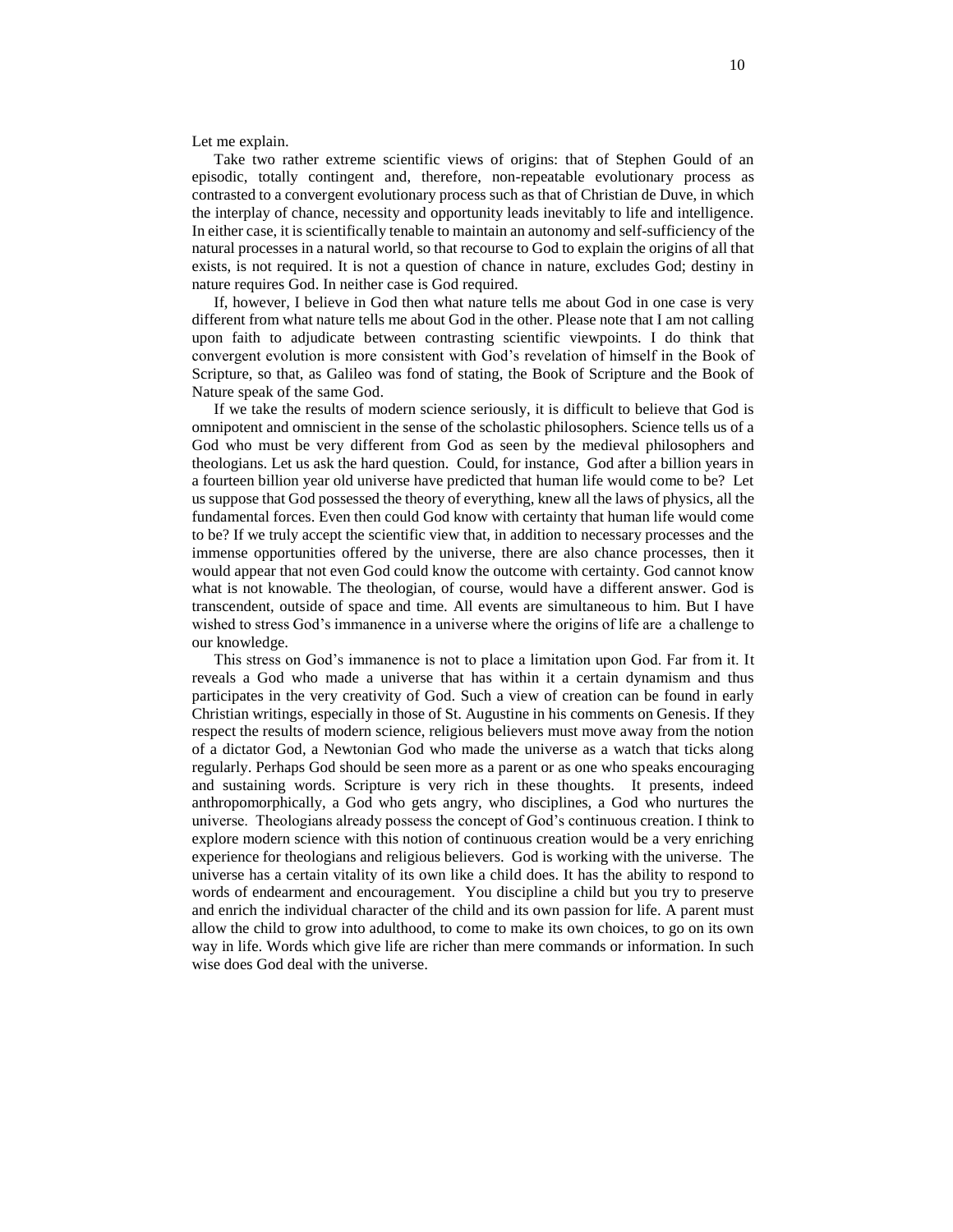These are very weak images, but how else do we talk about God. We can only come to know God by analogy. The universe as we know it today through science is one way to derive analogical knowledge of God. For those who believe modern science does say something to us about God. It provides a challenge, an enriching challenge, to traditional beliefs about God. God in his infinite freedom continuously creates a world which reflects that freedom at all levels of the evolutionary process to greater and greater complexity. God lets the world be what it will be in its continuous evolution. He does not intervene, but rather allows, participates, loves. Is such thinking adequate to preserve the special character attributed by religious thought to the emergence not only of life but also of spirit, while avoiding a crude creationism? Only a protracted dialogue will tell.

## **6. An Invitation to Think of Life as Destined**

A much discussed question among cosmologists over the past two decades is the one arising from the so-called anthropic principle. Many distinctions are made concerning its true meaning; they range from the so-called "weak" principle, which essentially states that, as observers in the universe, we see the universe as related to us, to the "strong" principle, which requires a certain teleology intrinsic to the universe. For our purposes it is necessary to state only the following well-established cosmological facts: (1) the existence of the human being has required a fine-tuning of the physical constants and the laws of nature which we find empirically by scientific investigation in the universe; (2) there is no general cosmological theory which explains why those constants should have the precise values they do and the laws should be as they are.

Many examples of the fine-tuning I have referred to have been discussed. The argument is essentially the following one: of the many constants of nature, e.g., the velocity of expansion of the universe, the mass and charge of the electron as compared to the proton, the gravity constant, etc., the empirically measured value is so precise that had it been only slightly different (in general, one part in one million) it would have been impossible for human beings to have emerged. Why, therefore, are the values of all the constants so precisely what they are?

Let me give just a few examples. In expanding, since its beginning in a Big Bang, the universe has cooled to the current temperature of about three degrees Kelvin (absolute zero scale). In so doing it has followed the normal, well-known law for gases: as a given volume of gas collapses it heats up; as it expands it cools down. If the current temperature of the universe were much different than it is, the Earth would not be able to dissipate its energy and it would continuously heat up. Life on the surface of the Earth would not be possible beyond a certain temperature. Why is it that the temperature of the universe is just the value that it is, after having begun at millions of degrees? Examples of this kind could be multiplied many times over. For instance, if the energy levels in helium, carbon, and nitrogen were not precisely the values they are, the thermonuclear fusion processes which have given us the heavier elements could not have taken place. Without those heavier elements we would not be here. In fact, in order to have the right proportion of elements in the universe to form the human organism, three generations of stars were required. As we have seen in Sec. 2, the only way known to scientists to manufacture the heavier elements is in the thermonuclear furnaces of stars. As a star lives out its life it converts the lighter elements (hydrogen, helium, etc.) into the heavier elements (carbon, silicon, oxygen, etc.).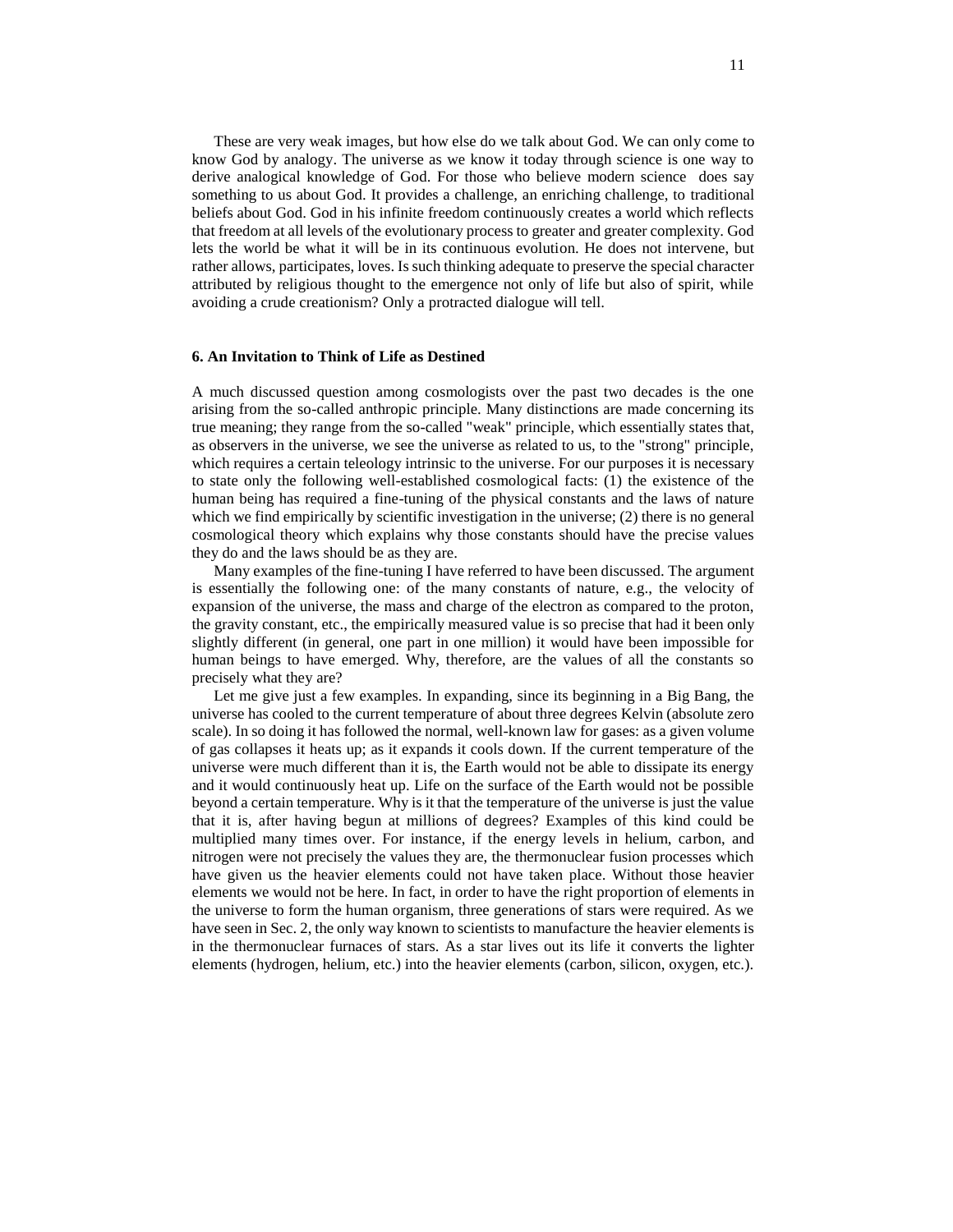When it dies, it regurgitates this heavier material to the universe. The next generation of stars, born from this material, goes through the same life cycle, so that the universe is being constantly supplied with the heavier elements. To arrive at the chemical abundances required for the human organism three generations of stars had to perform in this way.

The cosmologist, of course, first seeks the answer in a general physical theory that will explain all of the values. No such theory exists. Next, we seek to explain the fine-tuning by statistics. Pure chance is ruled out because the probability that it could have happened by chance is unacceptable scientifically. The statistical argument then moves to the possibility that there are many universes, existing either simultaneously or successively. Each of these universes would have its own set of physical constants and of the laws of nature. If we have enough such universes, even an infinite number, then the probability that one such universe like ours would come to be is quite acceptable. However, none of these many universe proposals succeeds very well, either because data is lacking or they are not verifiable. Verifiability is an important and indispensable criterion of scientific validity. In the many-simultaneous-universes theory the universes are separated by distances greater than the light travel time for the total age of the universe, and, therefore, in principle non-verifiable because non-communicating. In the successive-universes hypothesis it is difficult to see how there could be any possible data which could verify the existence of a universe before the last Big Bang.

The inability to provide thus far a strictly scientific explanation to what is a strictly scientific problem, i.e., the anthropic principle, may be, according to the discussion above of the criterion of unifying explanatory power, an invitation to think that the explanation lies in a teleological consideration. It is important here to emphasis the word "invitation", so as to preserve the epistemological independence of the various disciplines. One is perfectly free to accept the invitation or not. One can stay firmly put within one's own discipline and continue to seek the answer there, uncontaminated by possible solutions arising elsewhere. But it seems to me that the invitation is a very real one and well-founded; it, therefore, also seems to me that it requires serious reasons to reject it. Those serious reasons must confront the long history of religious thought that there is a person at the source of the existence of the universe and that said person had a purpose or a design in "creating" the universe, a design which included, perhaps even centered upon, our existence.

What is being proposed, of course, is an invitation to return to an examination of the religious concept of the creation of the universe by God against the background of modern cosmologies. One of the most productive areas of research in modern cosmology is the application of quantum mechanics to an analysis of the origins and very earliest stages of the universe. It is important to note that our observational knowledge of the origins and early stages of the universe is very limited, we might say non-existent. But we can argue back quite rigorously to the physical conditions which characterized those stages by applying physics and mathematics to what we observe in the universe today. Amidst the myriads of such observational data there are three principal observations which emerge and which allow us to reconstruct the early universe: (1) from the measurements of distant galaxies and clusters of galaxies we know that the universe is expanding with very precise conditions; (2) from the measurement of the abundances of helium, lithium, deuterium and other light elements, we know that much of that material had to be created under extremely high temperature and density conditions in the early universe; (3) from a measurement of the current temperature of the universe, the so-called cosmic background radiation, we can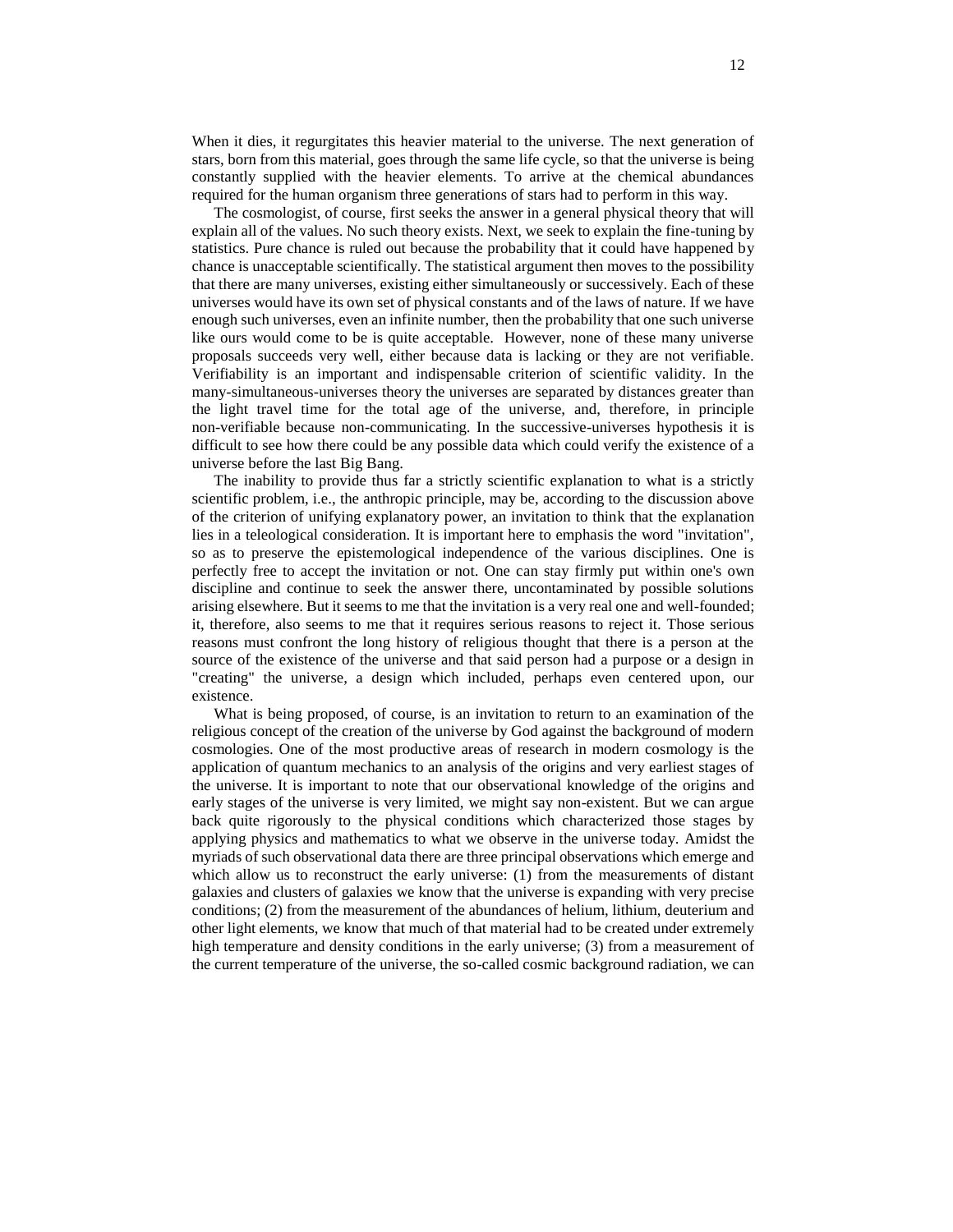establish the temperature conditions of the early universe. When we combine all of this and other observations we can determine the age of the universe, its approximate mass and its mean density.

This summary of the results of modern cosmology represents an amazing feat in the combination of our knowledge of elementary particle physics and observational astrophysics. But the nagging questions remain: how did it all begin? when it began were there not certain initial conditions which determined how it would evolve? Did the universe really come to be in all its specificity from quantum fluctuations at its origin. Such considerations also suffer from problems of verifiability. The question also arises as to whether they really provide ultimate explanations.

It is precisely here, I believe, that religious thought can play a role in cosmology. Many of the concepts which are essential ingredients in the cosmological models have important implications in religious thought and those implications must also enrich cosmological thinking, so that the latter may have the greatest unifying explanatory power, a criterion for its veracity. In exploring these implications, however, it is essential that the fundamental significance of the concepts in the various disciplines not be confused. On the other hand the precise thrust of interdisciplinary dialogue is that a wider perspective will be gained on the fundamental reality by inter-relating the concepts arising from the diverse disciplines.

In the Hot Big Bang cosmological models the universe had a beginning. That beginning at time equals zero is a mathematical singularity. It cannot be addressed by classical mathematics or physics. To avoid that singularity it is claimed that quantum gravity must be applied at the extreme conditions of the universe's beginning. During this quantum gravity regime, however, the concept of time is inapplicable in any simple way. Most approaches require an origin of our specific universe from quantum fluctuations of a previous state: a collapsing previous state, a region of flat space-time, a previous black hole final state, etc. Such approaches, therefore, only address relative beginnings. They still leave us wondering about the origins of the previous state upon which the quantum fluctuations played out their game. What, if anything, do these quantum gravity considerations of the origin of the universe have to do with, for instance, the religious considerations of the creation of the universe in time and from nothing (*creatio ex nihilo*)?

Any attempt to simply identify the nothing (*nihilo*) of the religious thinker with the quantum fluctuations of one of the preexisting states would, to my mind, create nothing but confusion. But the one concept may illuminate the other. The thrust of the "in time" and "from nothing" for the religious thinker is to assert the total and exclusive dependence of the universe upon God the Creator. There was no rival to God preexisting before the universe began and in its beginning and continuation it depends on God. I cannot see how the scientific concepts deny or challenge the religious ones and they may even be illuminated by them. It would be equally confusing to deny the existence of God by stating that, since no boundary conditions were required for the quantum cosmological origin of the universe, God is not required. The God of the religious person is not a boundary condition for the universe. He is the creator, whatever content that notion of creator might have.

## **7. Summary**

It makes us dizzy to contemplate billions of years in the evolving universe and then to think